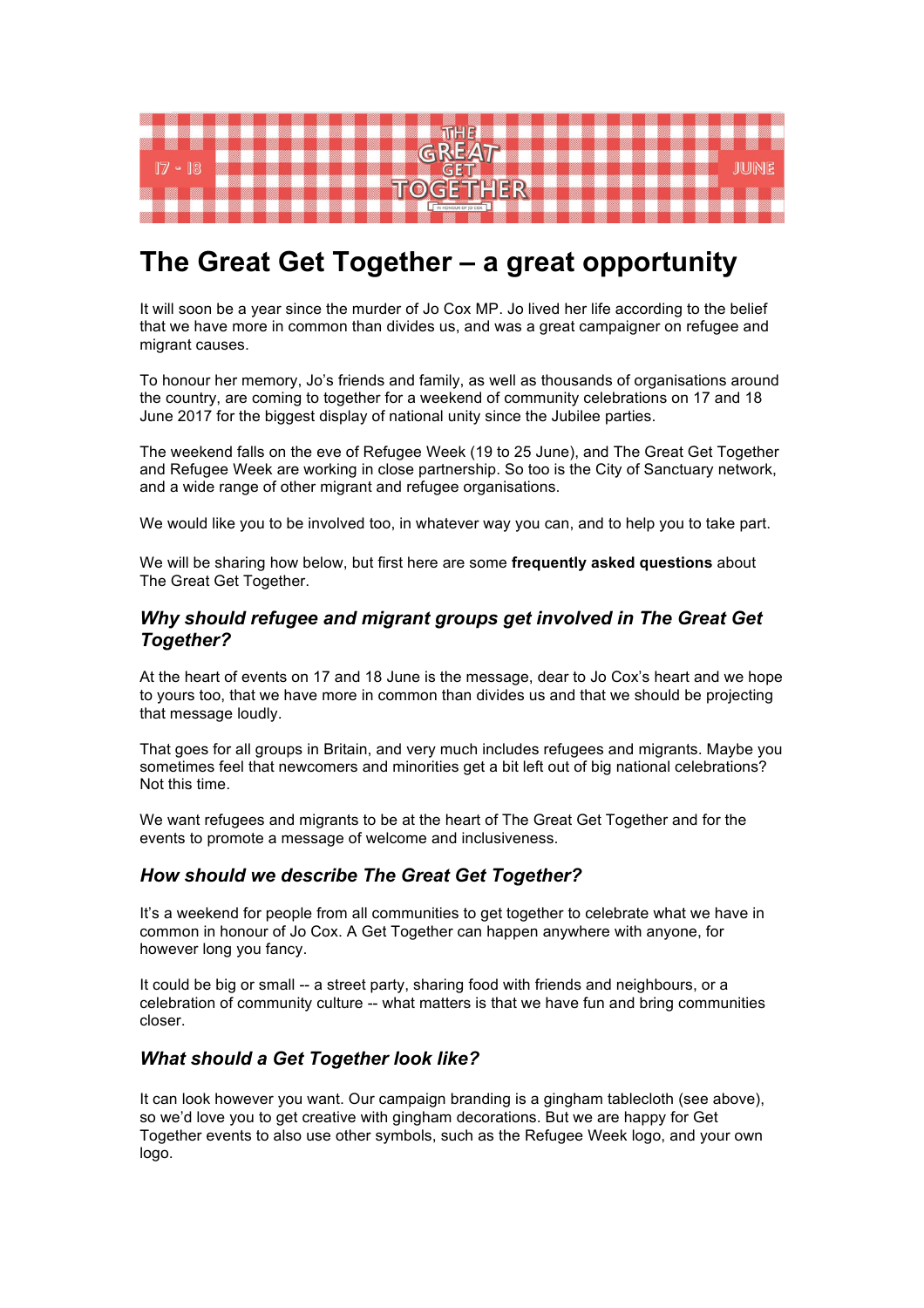# *Will there be a website showing all the get togethers across the country?*

Closer to the 17 and 18 June, we are planning to show a map of all public events on the website, www.greatgettogether.org. You will also hear about events if you follow The Great Get Together on Twitter - @great together - and Facebook.

# *Are you encouraging us to sign up to the website, and what happens if we do?*

Yes, we you want to sign up, if you are interested. If you do, you'll be sent occasional tips, ideas and reminders by email. You will NOT be asked for donations by email.

# *Can we fundraise?*

The Great Get Together is about bringing people together rather than fundraising, and we will not ask you or your supporters for money. However, we know people getting involved may want to fundraise for a wide range of local good causes, including their own, which is fine.

We are happy for your organisation to use The Great Get Together to support your calendar of activities, be that fundraising events, recruitment drives, awareness raising in your local community, etc.

# *Is the Great Get Together party political or about Brexit?*

Not at all! The idea for The Great Get Together is about bringing communities together to celebrate what we have in common.

So it has cross party backing and is supported by some of the most prominent remain and Brexit campaigners, but it is completely outside of party politics and the Brexit debate.

# *Do we know that the Great Get Together falls during Ramadan and so Muslims will be fasting during daylight hours?*

Yes, and that is why we are working closely with Muslim friends – such as the Big Iftar - on ideas for how Get Together events can be organised which respect Ramadan and allow Muslims and others to celebrate together.

We hope we've answered the main questions about The Great Get Together. Here's how you and your organisation or group can get involved!

# **(1) Host a Get Together**

Could you host a Get Together on the weekend of 17-18 June, and be part of a national celebration of what we have in common?

You might already have plans or be thinking about doing an event for Refugee Week. In which case, we urge you to think about holding that event on the 17 or 18 June as a joint Refugee Week and Great Get Together event, in recognition of the close partnership between the two initiatives.

Events can be big or small – a street party, sharing food with friends and neighbours, or a celebration of community culture. Joining up with people in your area who you might not normally get together with is very much in the spirit of the weekend.

We need your creativity and would love your get together to be a reflection of what makes your organisation great!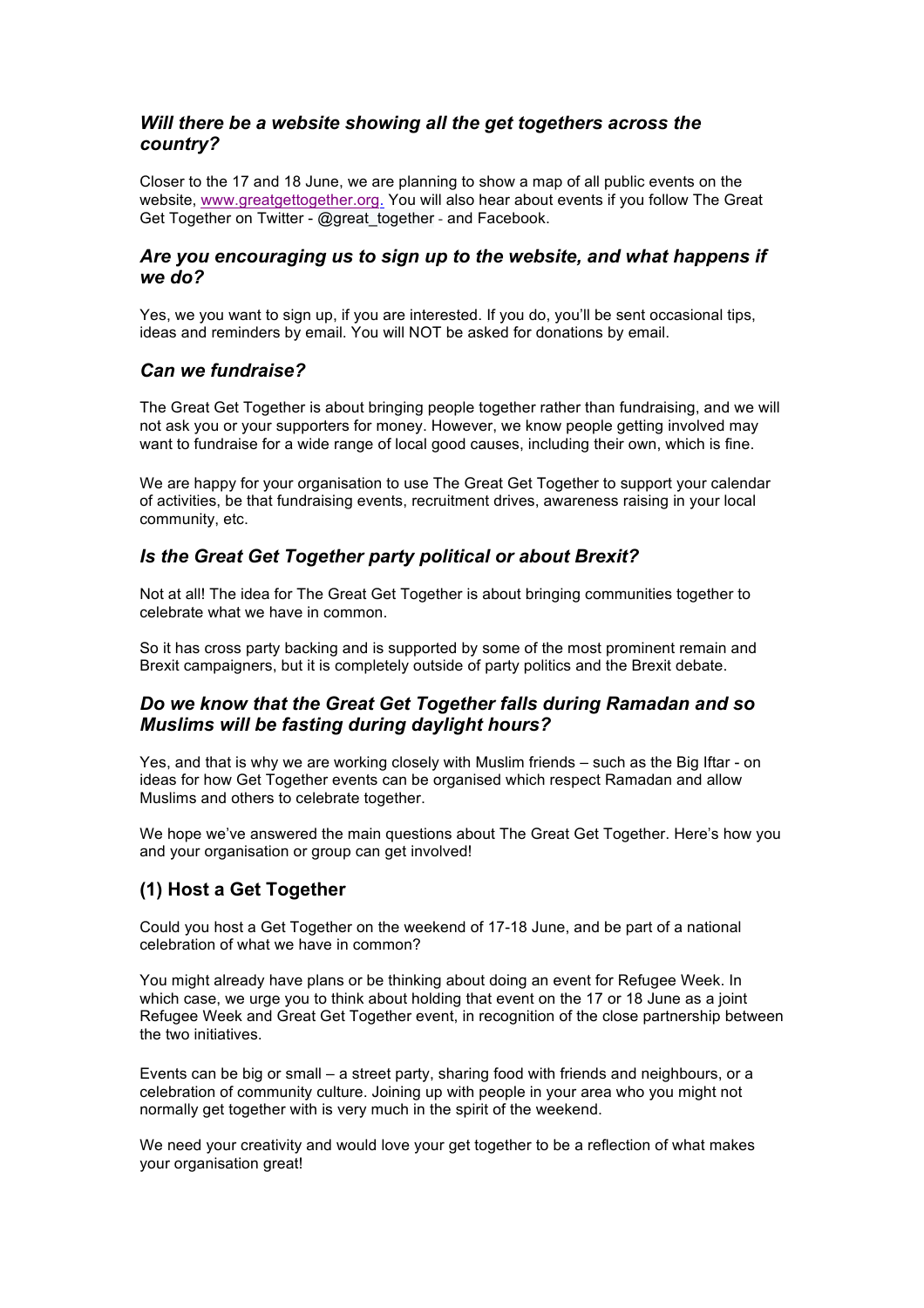Email us at hello@greatgettogether.org to let us know if you have ideas for the kinds of events you would like to plan.

# **(2) Co-branded materials**

If you are organising an event, we will be able to provide you with materials free of charge which you can use. We'll be producing The Great Get Together branded posters and leaflets that you can customise with your logo and print or use digitally as you wish.

Email us at hello@greatgettogether.org if you would like materials such as customisable posters and leaflets.

You can use these materials alongside the free Refugee Week posters and postcards and downloadable materials.

# **(3) Link up with groups in your area who are hosting Get Togethers**

If you are smaller organisation or group, it may be that organising a Get Together yourself is too big a task. But don't be put off.

If you would like to be part of the Great Get Together there might be events in your area, organised by others, where you would be very welcome.

We very much want refugees, migrants and their supporters to be a big part of the Great Get Together.

We can help to link you up to groups and events in your area, so please do get in touch.

# **(4) Shout about your involvement**

We'd love to hear - and for the world to know - about your organisation's plans to get involved with The Great Get Together. Let us know what you're planning and we can work together on a communications plan, to make sure we all come together to make a huge splash this June!

Email us at hello@greatgettogether.org and obviously tweet and Facebook about your plans using the hashtag #greatgettogether

# **(5) Spread the word about Great Get Together**

We want everyone, no matter who they are or where they are, to take part in The Great Get Together. So however you as a group get involved, we would also like you to spread the word among all the people you know.

Could you send a dedicated email to your network of contacts encouraging them to save the date, and to get planning a local get together? We suggest sending out an email as soon as possible, and following up in early May.

*See below for some example email copy that can be adapted and shared.*

### **Example Email**

Your organisation or group will have your own reasons for supporting The Great Get Together and know best how to speak to people you know. This text is only here as an example, feel free to take from it what's useful, but please do help us spread the word!